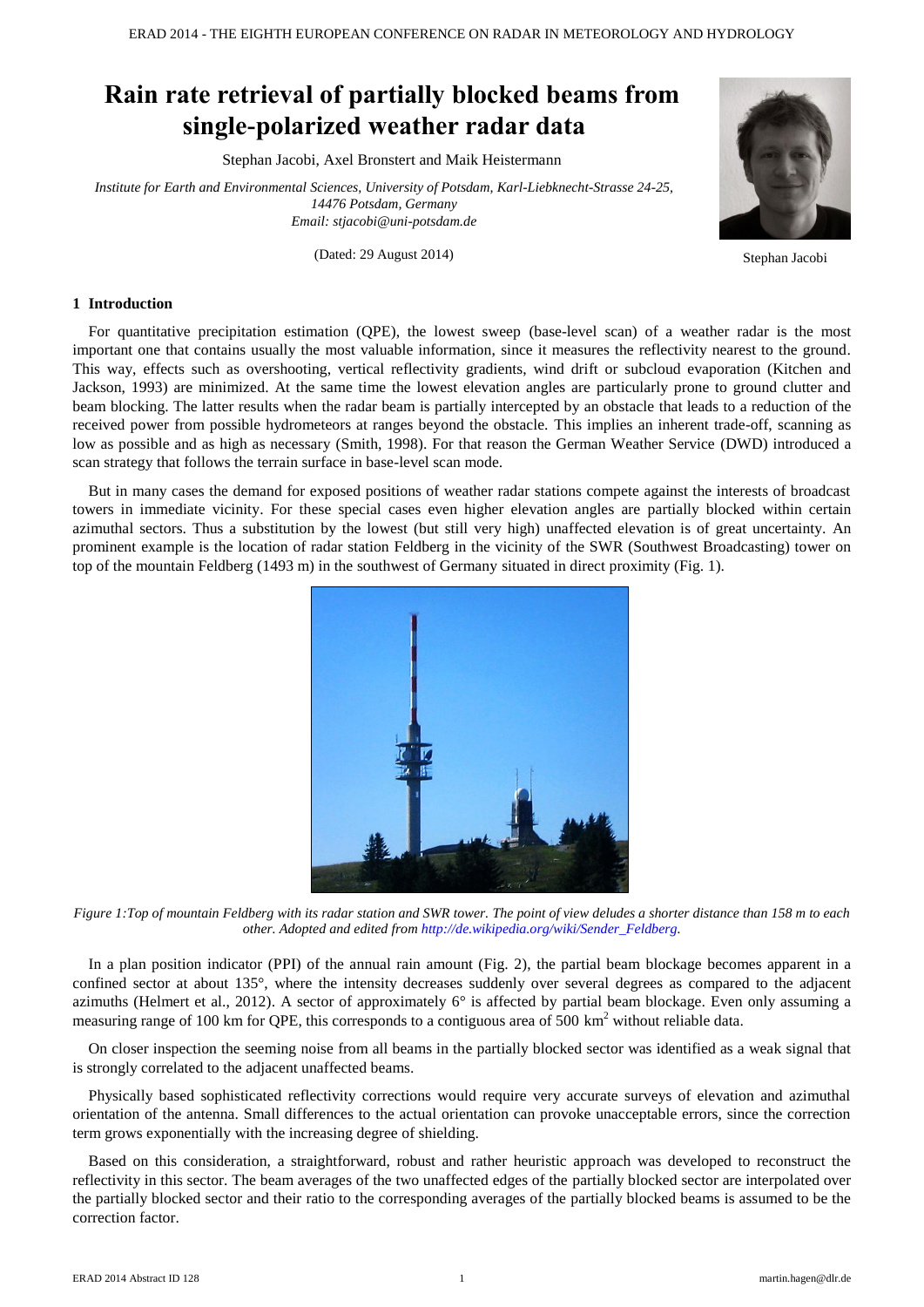

*Figure 2: PPI of the accumulated rain amount over one year (5/2008-4/2009) without any corrections (raw-data converted with Marshall-Palmer ZR-relation); Black dots represent rain gauges; white dot is rain gauge station Küssaburg near the partially blocked sector.*

Commonly shielding effects are corrected on the basis of static correction factors achieved by the difference of longtime averaged radar and rain gauge measurements or by vertical profile of reflectivity based extrapolation of higher elevation measurements. The former methods do not allow for specific meteorological situations, the latter ones do not use the information contained in the partially blocked reflectivity data (Hannesen, 1998). Besides, it is very ambiguous to extrapolate from very high elevation angles to a base-level elevation. As far as we know no attempt has been operationally undertaken to correct for well-known partially blocked sectors based on their inherent reflectivity information.

The purpose of this paper is to present a post-processing technique of successful rain rate retrieval in special cases of partial beam blockage based on a self-consistent approach for single-polarized radar observations. To validate the results the rain accumulations between radar measurement and rain gauges were compared. According to the narrow area of shielding and the proximity to the German border, there was only one gauge available for validation.

The correction scheme was applied in two cases covering a stratiform and a convective precipitation type event and a longterm accumulation of one year. To validate the results against unaffected beams, the radar rain accumulations were compared to hourly measuring rain gauges.

Other sources of error such as attenuation of precipitation and wet radome, uncertain Z-R-relationship or variable vertical profiles of reflectivity (VPR) are ignored in this study.

Section 2 provides an overview of the data sources. Section 3 describes the correction methodology. The results are reported in section 4 and discussed in section 5.

# **2 Data**

# 2.1 Radar

Radar station Feldberg (lat.47°52'28'' N, lon. 08°00'18'' E) is the southernmost part of a network of currently 17 C-band (5.64 GHz) radar stations operated by the DWD. In the analyzed period of 2008-2009 all radars (back then 16) were equipped with single polarized Doppler technology. The base-level scan - in DWD terminology "precipitation scan" – is repeated every five minutes with an azimuthal resolution of 1°, a measuring range of 128 km, subdivided into 128 range gates and a terrain-following variable elevation angle. The data are preprocessed at the radar's signal processor in order to conduct a first quality control e.g. Doppler filtering for stationary clutter suppression (Seltmann, 2000). For all further radar data processing steps and visualizations we used *wradlib*, an open source library for weather radar data processing (Heistermann et al. 2013).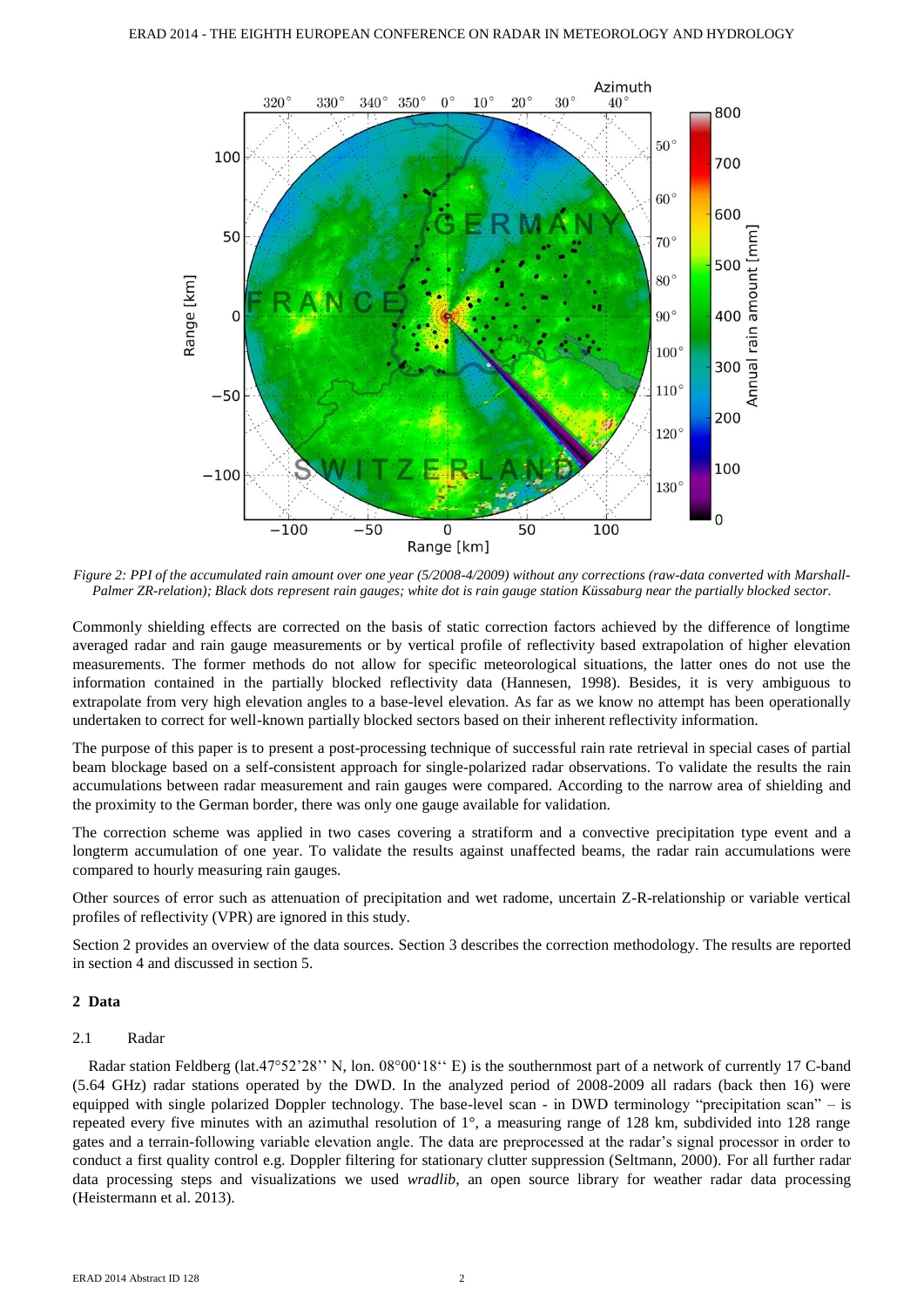#### ERAD 2014 - THE EIGHTH EUROPEAN CONFERENCE ON RADAR IN METEOROLOGY AND HYDROLOGY

The elevated position of radar station Feldberg allows for base-level scan elevation angles  $(0.1 - 0.4^{\circ})$  below half of the beamwidth. Figure 2 shows in the south to south-east direction a lot of Alpes-clutter arises beyond 100 km distance and interestingly two further not as obvious effects of partial beam blockage can be seen at the azimuthal sectors 15-45° and 140 - 170°, respectively. Both occultations arouse from the additional vertical aligned antennas at the radar tower that can be seen in Figure 1.

Inspite of the internal clutter treatment as described before partially blocked beams can be contaminated by clutter remnants, which can evoke large errors in correction. For this reason the rain rate retrieval is followed up with a clutter detection algorithm proposed by Gabella and Notarpietro (2002) and a nearest neighbour interpolation for masked range gates.

# 2.2 Rain Gauges

Precipitation data was accumulated at hourly intervals for 126 rain gauges inside the radar scanning area (Fig. 2). These were used to compare the performance of the partial beam blockage correction with the remaining scanning areas. The selection of gauges was restricted by choosing only gauges situated in the range between 10 and 100 km from the radar antenna and excluding gauges within the very wide partially blocked sectors in the NNE and SSE. The white dot in Figure 2 about 40 km in the SE of the radar station remarks the gauge Küssaburg, which is nearest (1 km) to the center of a range gate in the partially blocked sector and thus used for evaluation there.

#### **3 Method**

Figure 3 illustrates the correction scheme. For interpolation and averaging purposes the reflectivity (Z in  $\text{[mm}^6 \text{ m}^3\text{]}\text{)}$  is converted to rain intensities  $(R \text{ in } [mm \text{ h}^{-1}])$  at first (Fig. 3a). The conventional Z-R-relationship with

$$
Z = 200R^{1.6} \tag{2.1}
$$

found by Marshall and Palmer (1948) is used.



*Figure 3: Correction scheme for partially blocked beams. Data are (a) converted to rain intensity, (b) averaged over a certain range r<sup>1</sup> -r2 using distance weights; (c) averages of the unaffected framing beams are interpolated to the partially blocked beams and ratios between interpolated averages and averages from partially blocked beams are calculated; (d) ratios are used as beamwise correction factors for partially blocked range gates.*

The rain intensities of the partially blocked beams as well as the framing unaffected beams are averaged starting from the range gate beyond the obstacle but at least 10 km away from the antenna and ends at the maximum radar range but not exceeding 100 km (Fig. 3b). These range limitations consider the most reliable range of radar measurements (Kitchen and Jackson, 1993; Krajewski and Smith, 2002). The average is weighted by the inverse distance between the gates and the radar antenna. This means the highest weights are assigned to the nearest gates.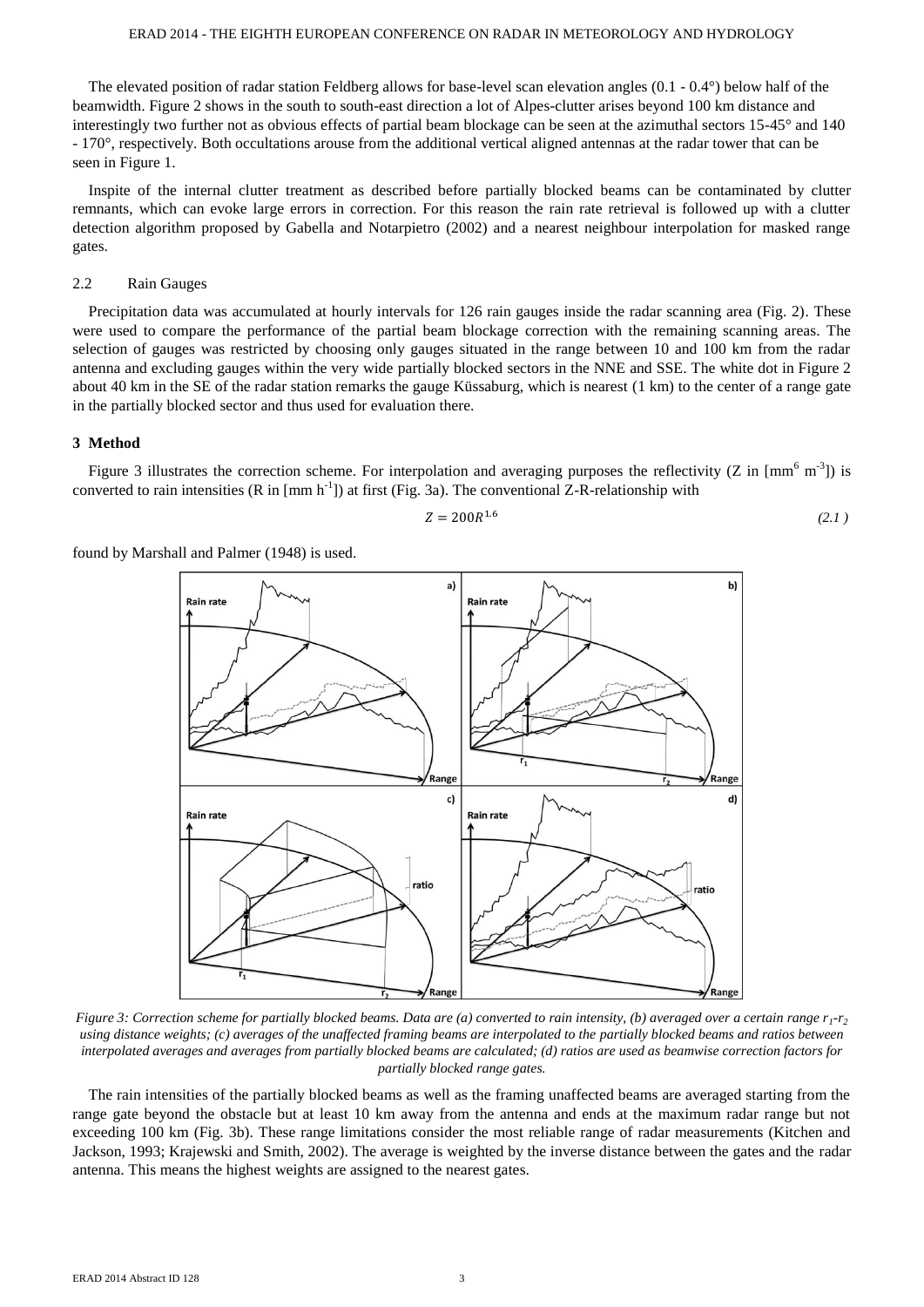Afterwards the framing beam averages are interpolated in the partially blocked sector. Then the ratio between the interpolated averages and their corresponding averages of the partially blocked beams are calculated for each beam in the sector (Fig. 3c).

These beamwise ratios are then used as correction factors for the beams in the partially blocked sector beginning with the range gate beyond the obstacle (Fig. 3d). This way the beam is amplified as a whole without losing consistency of values along the radar beam.

# **4 Result**

The presented partial beam blockage correction approach was tested on a convective as well as a stratiform rain event and over a contiguous period of one year.

On 30 May 2008 a convective system developed in the area of the partially blocked sector. For the 6-h period between 1600 and 2300 CET rainfall accumulations were compared between radar data as received from radar station (Fig. 4a) and data that were corrected for partial beam blockage (Fig. 4b). From visual inspection the corrected image appears consistent and plausible in contrast to the uncorrected origin. Unfortunately the correction did not have much of an impact for the beam with its center at 138.5° near the gauge (black circle at 140°, 40km away from radar station). Thus, the corresponding scatter plot (Fig 5a) of radar and rain gauge accumulations is almost identical for the corrected (black) and the uncorrected (gray) radar data.



*Figure 4: 6-h rain accumulations of a convective rain event (a) without and (b) with correction for partial beam blockage and 71-h rain accumulation of a stratiform rain event (c) without and (d) with correction for partial beam blockage; partially blocked sector is located between the two white lines; black/white circle marks the rain gauge used for validation; for space-saving purposes the PPI sectors are rotated 46° counterclockwise.*

Since the spatial distribution of rainfall is more homogeneous for the stratiform event, the extreme underestimation of uncorrected radar data becomes more obvious in its extent (Fig. 4c). The event lasted 71 hours beginning on 27 October 2008 at 0900 CET and ending three days later at 0800 CET. The corrected image (Fig. 4d) again appears consistent with the surrounding beams that are not affected by partial beam blockage. But it can be seen that between 136° and 138° the signal amplification is still a little bit insufficient. In terms of clutter, Figure 4d also illustrates the effects of airport Zurich (64 km) and the Alps (beyond 105 km). The comparison of corrected and uncorrected data in the scatter plot (Fig. 5b) indicates an improvement of the QPE.

Both corrected images (Fig. 4b,d) suggest that the assumed consistency between the partially blocked sector and its environmental beams can be evidentiary reconstructed. Surprisingly the beam with the strongest shielding effect seems not to be constant. For the convective event it concerns the beam with the azimuthal center at 135.5° in contrast for the stratiform event where it is the 136.5° beam.

The rainfall accumulation over one year in the radar – rain gauge scatter plot (Fig. 5c) clearly shows the improvement of the precipitation estimates. It has to be considered that the compared range gate is one of the less shielded in the border area of the partially blocked sector. For the central beams the improvement is supposed to be much better but hard to prove due to absent data for ground truthing.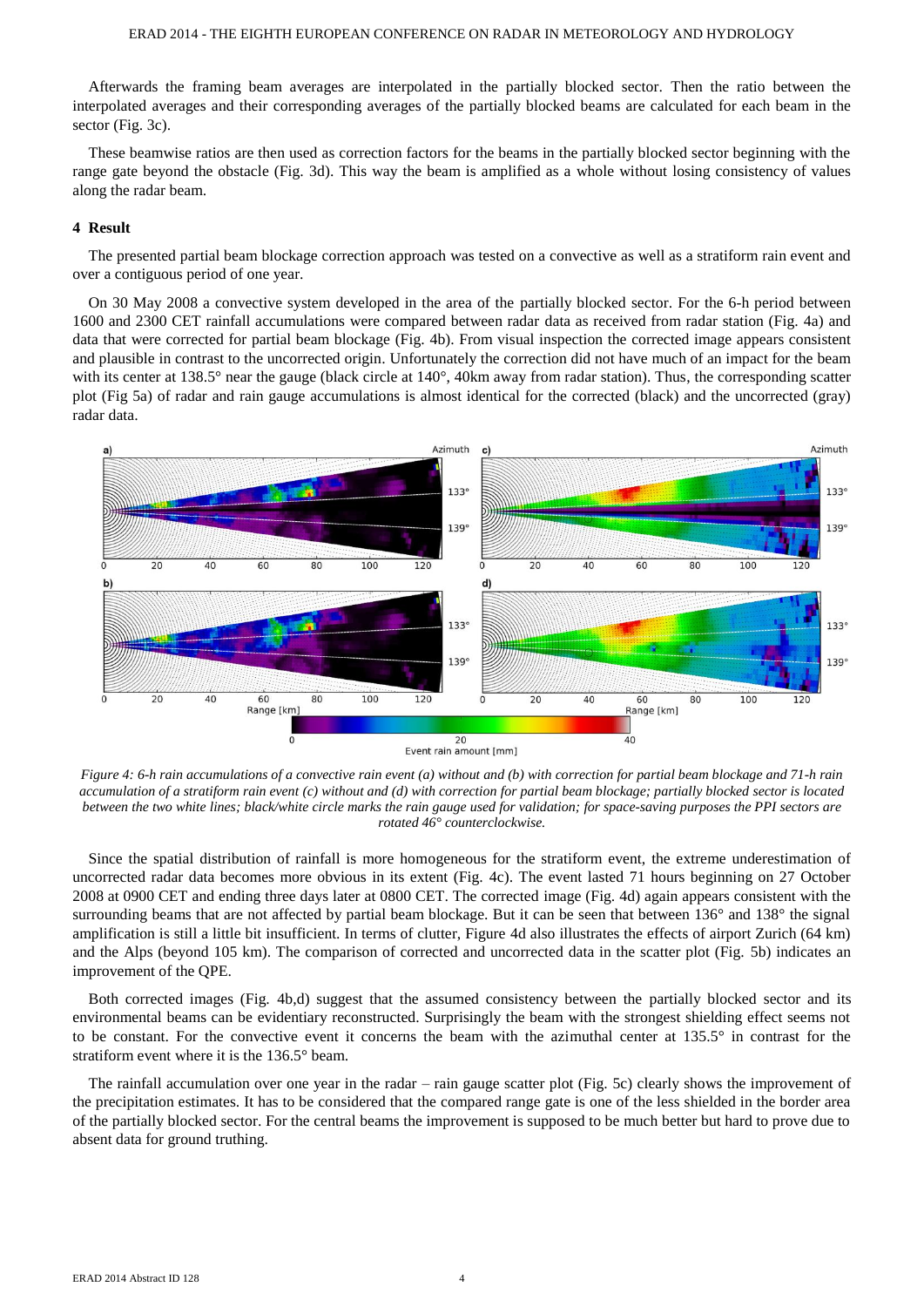

*Figure 5: Scattergram of rain accumulations obtained from radar and rain gauge (a) for a 6-h convective rain event, (b) a 71-h stratiform rain event and (c) an rain accumulation over one year; gray dot marks the scatter pair with the uncorrected and black dot the corrected range gate.*

Figure 6 presents the rain amount over the same year along the partially blocked (gray dashed lines) and the corrected (black solid lines) beams and their relation to the adjacent unaffected beams (red solid lines). It is apparent that the rain amount is underestimated due to the partial beam blockage. Depending on the beam the bias ranges from factor 1.2 up to 25 in rain rate, which corresponds to 1-22 dB in average for the reflectivity, respectively. Considering that the corrected beams are just adapted with one factor along the whole beam the variations along the beams and their unaffected immediate neighbors are in good correlation. But obviously there are difficulties in estimation at the distance of 64 km and beyond about 105 km where the Airport Zurich lies and the Alps begin, respectively. Just as well as the deviations at 80 km, that can be seen in Figure 4d, too.



*Figure 6: Selected radials of annual rain amount (5/2008-4/2009) of radar station Feldberg.*

# **5 Discussion**

Based on the analysis of two events and a long term accumulation, the correction of partial beam blockage increases both the consistency with unaffected radar beams as well as with rainfall observations by rain gauges. Due to its simplicity and fast computation speed, this correction scheme is well suited for real-time QPE. According to the remaining difference between radar and gauge measurements in the Figures 5 and 6 further processing steps are necessary to improve the quality of the precipitation estimates, such as attenuation correction, VPR correction and rain gauge adjustment.

The advantage of the correction scheme is that it only requires the instantaneous scan data (although affected beams should be manually selected). This way we can also account for the fluctuation of the beam with the strongest shielding effect (Fig. 4a,c). The correction is not based on vertical extrapolation or horizontal interpolation, but consistently amplifies the residual signal.

An imaginary regression line in the scatter plot of the annual rain accumulation (Fig. 5c) misses the origin by far. That means the radar measurements flatten the spatial heterogeneity of annual precipitation. The reason for that effect was not investigated.